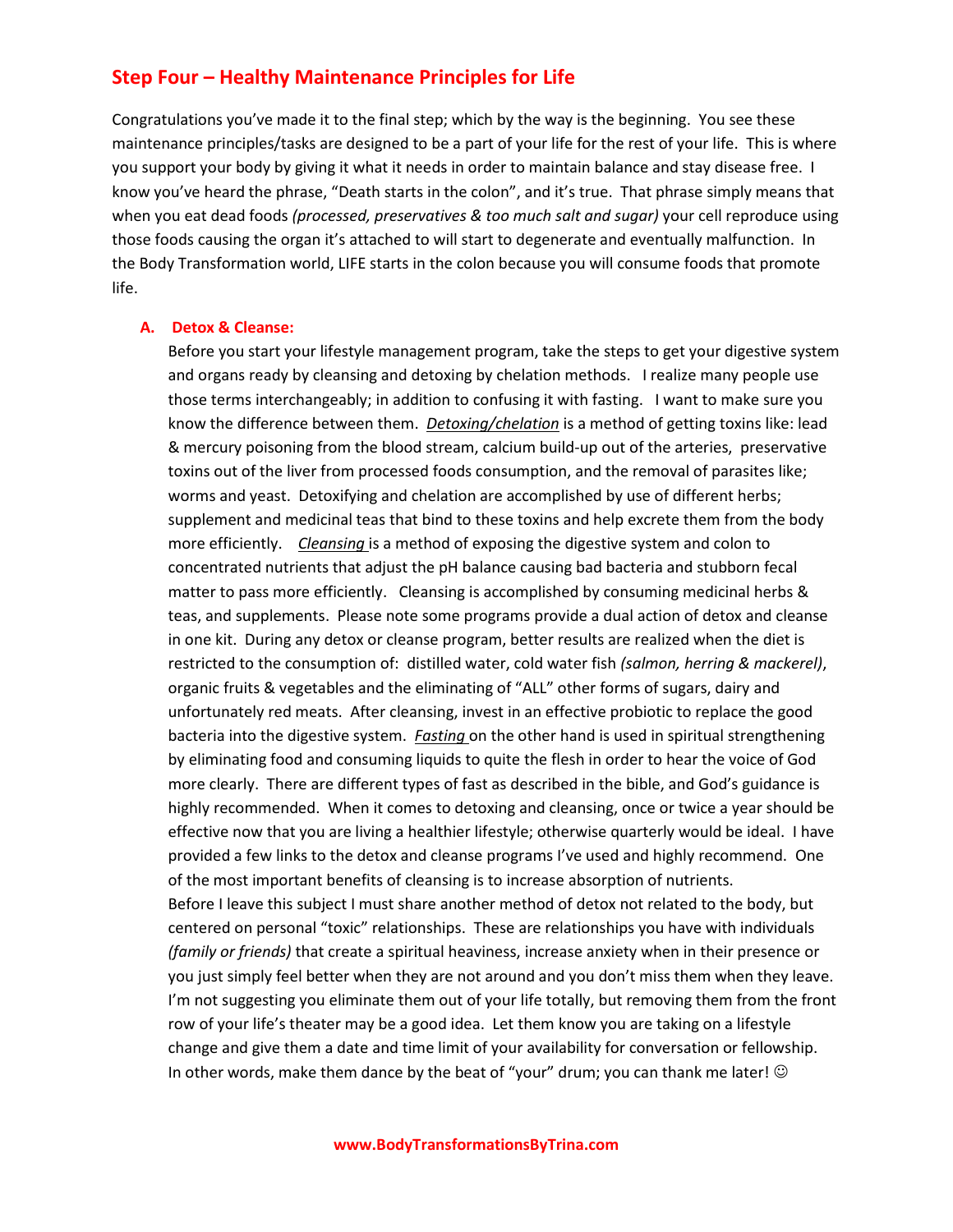## **B. Colonoscopy Vs. Colonics:**

Here's a couple of topic that appears to be a little confusing for many, and I want to shed a light on them both. WebMD.com defines a **Colonoscopy** as a test that allows your doctor to look at the inner lining of your large intestine *(rectum and colon)*. He or she uses a thin, flexible tube called a colonoscope to look at the colon. A colonoscopy helps find ulcers, colon polyps, tumors, and areas of inflammation or bleeding. This procedure is covered by medical insurance either as preventive or diagnostic. You'll need to refer to you medical policy to determine how it's covered. Also, this particular procedure does not provide healing, disease reversal or reliving of pain or discomfort. Its sole purpose is to identify and diagnose a medical condition. A **Colonics** or colon hydrotherapy is a colon irrigation procedure similar to enemas. It refers to the use of water gently used for internal cleansing of the large intestines without drugs or chemicals. Some therapy use herbs mixture with other liquids to remove toxins and bacteria. Colonics help keep the colon clean to prevent stagnated fecal matter & bacteria from forming cancerous cells, polyps, tumors and inflammation or bleeding. Colonics on the other hand are not covered by medical plans; therefore, you have to pay out of pocket for the procedure. When you weigh the cost of cancer treatment versus the cost of a colonic procedure to prevent cancer, it's well worth the investment. Scheduling a colonoscopy annually is a great idea as a free preventive visit just to make sure all is well. On the other hand, getting a colonics once or twice a year can help ensure your colonoscopy results are clean as a whistle.

## **C. Supplementation (vitamin & minerals):**

Many people are not supplementing their diet with supplements simply because a lack of knowledge. I live a healthy lifestyle and I still incorporate supplements in my diet; especially vitamin C, D3 and fish oils. These three supplements alone help boost the immune system and have prevented me from being vulnerable to air born illnesses; especially around my office. Besides that, the soil used to grow our vegetables is not as nutrient dense as it was many years ago. The best thing you can do is find out where you are vitamin and mineral deficient. Spectra Cell Laboratories has been performing micronutrient testing for years using a patented technique called Functional Intracellular Analysis, which measures how an individual nutrient is being processed inside a cell. The test is performed on your lymphocytes, one type of white blood cell. Some researchers believe cellular analysis is superior to measuring levels of nutrients in serum or plasma because testing these latter two doesn't determine if the nutrient accomplished anything.

Here's a list of what's measured in the Spectra Cell test *(pour yourself another coffee–it's lengthy):*

**Vitamin A B complex vitamins** B-1 (thiamine) B-2 (riboflavin) B-3 (niacinamide) B-6 (pyridoxine) B-12 (cobalamin)

**www.BodyTransformationsByTrina.com**